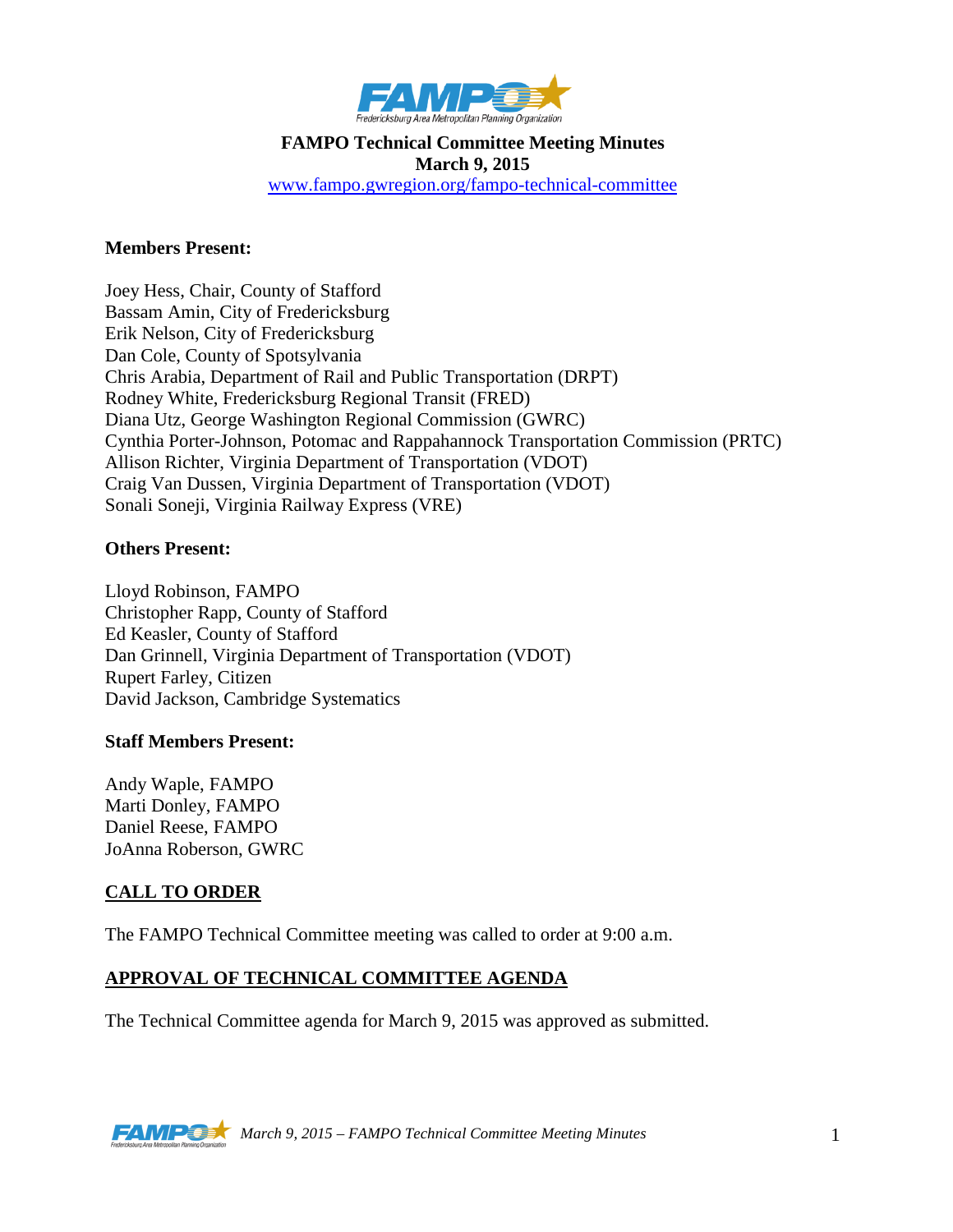## **APPROVAL OF TECHNICAL COMMITTEE MEETING MINUTES OF FEBRUARY 9, 2015**

The Technical Committee minutes from the February 9th<sup>th</sup> meeting were approved as submitted.

### **REVIEW OF FAMPO POLICY COMMITTEE MEETING OF FEBRUARY 23, 2015**

Mr. Waple advised that the minutes are included in today's packet. Mr. Waple relayed that Resolutions No. 15-02 (Reprogramming of Surplus CMAQ/RSTP funding from the Brooke/Leeland VRE Parking Expansion projects to FRED) & 15-03 (Recognition of service to Vanessa Griffith for her service on TAG as both Vice-Chair & Chair) were unanimously approved

Mr. Waple stated that discussion items occurred on the following items: HB2/1887 update; CMP update; RFP request for new contracts for On-Call Consultants; & Transportation Workshop forum. Mr. Waple stated that comments and discussion on each item are included within the minutes in today's agenda packet information.

### **PUBLIC COMMENT**

None

## **ACTION ITEMS**

**Resolution No. 15-04, Adoption of the 2015 Update to the Congestion Management Process for the FAMPO Region** – Andy Waple

**Resolution No. 15-05, Authorizing staff to issue an RFP to hire new On-Call Consultants** – Andy Waple

### **Resolution No. 15-06, Endorsing Stafford County's Grant Application to the Virginia Department of Transportation for FY2015-2016 for TMA funding – Andy Waple**

There was unanimous consensus from the Technical Committee to forward Resolutions No. 15- 04; 15-05; & 15-06 to the Policy Committee for approval.

### **DISCUSSION ITEMS**

**a.) Stafford Parkway Feasibility Study** – Joey Hess & David Jackson, Cambridge **Systematics** 

Mr. David Jackson with Cambridge Systematics, Inc. gave a presentation on the Stafford County Parkway Study. Mr. Jackson advised that they have been working with both Stafford County &

*March 9, 2015 – FAMPO Technical Committee Meeting Minutes* 2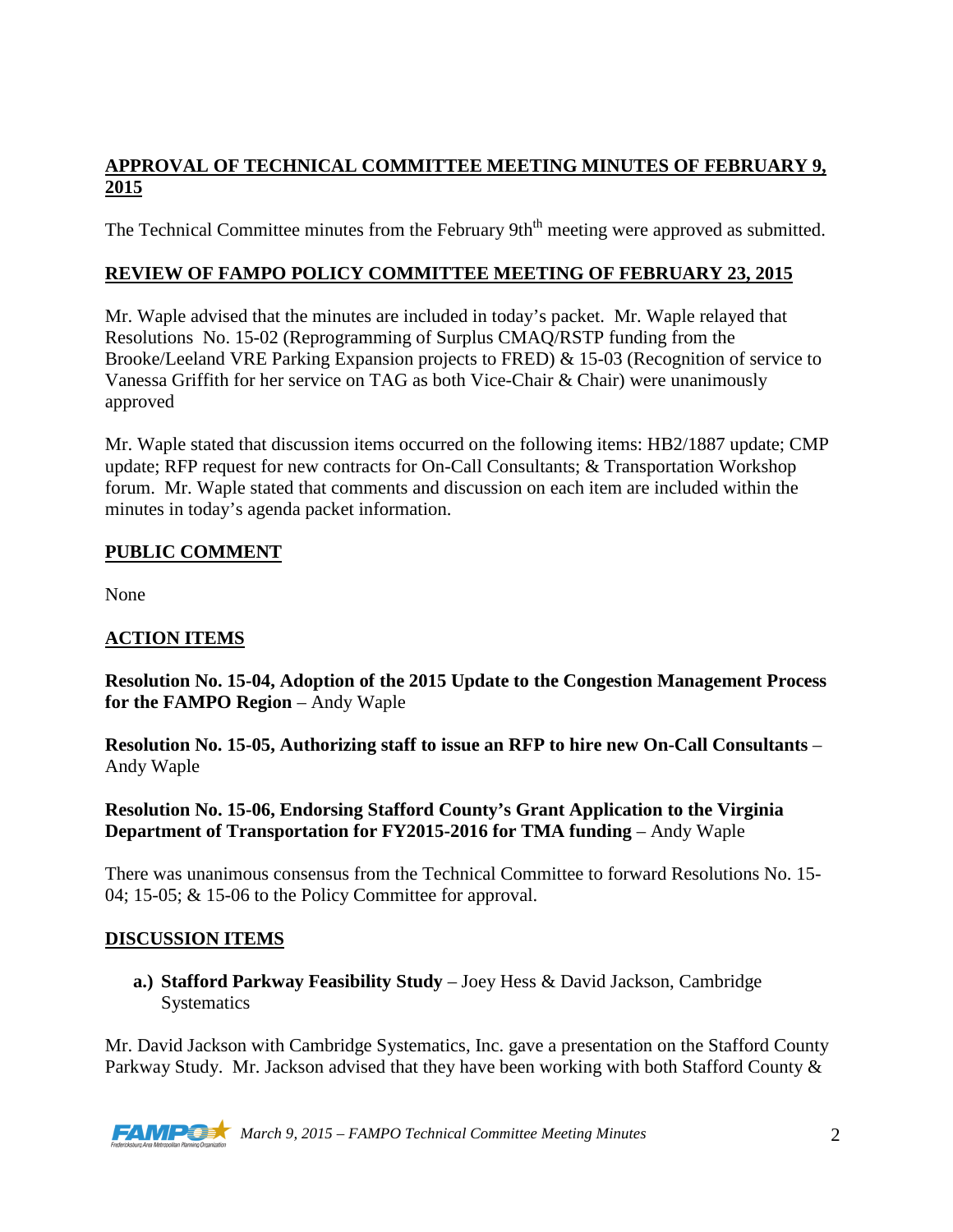VDOT over the last year. Their objectives for the parkway study were to provide a planning level assessment for guidance regarding the following areas West of I-95 to Route 17.

Mr. Jackson advised that both the existing needs and the future transportation network for 2040 were studied. The study includes data on the existing corridors, purpose, and need. The study also provided insight into performances of various alternatives to include different approaches for managing access; tolling; etc. Mr. Jackson stated that also studied was roadway constructability; environmental impacts; & the feasibility of funding construction through toll revenue alternatives. Mr. Jackson stated that the study showed that Stafford County is the fastest growing area within the region. The study results indicate that currently Stafford County has  $14,100$  households  $\&$ this number will increase by 178% in planning year 2040. The study area indicated that currently there are 10,200 jobs in Stafford County & this number would increase by 52% in 2040. The number of daily trips is currently at 293,000 & will increase by 170% and there will be an overall 61% increase in congestion growth.

Mr. Jackson stated that the feasibility of constructing a Stafford Parkway was the focal point; however intersection analysis was also completed. Mr. Jackson stated that the study showed that even if some type of a parkway was constructed that by year 2040, the Route US17 corridor will still degrade.

Mr. Jackson relayed that in order to accommodate the existing and future travel demands that all of the following may need to be considered to include: providing an additional east-west corridor for all vehicles giving direct access to I-95; providing improved access to the residential growth areas; to relieve projected congestion on US 17 and to the local roads within the study area; & to enhance access to alternative modes of transit.

Mr. Jackson stated that their study is not a NEPA analysis; however, environmental impacts were explored. Mr. Jackson also advised that the study did not specify a certain alignment of where a parkway should be built; however, did explore 4 different alternatives for parkway considerations.

Mr. Jackson advised that the study's scenario summaries are as follows:

2040 Baseline Scenario with a no-build option that coincides with FAMPO's 2040 CLRP would result in no type of parkway being constructed

Alternative 1 – Construction of a Stafford Parkway that provides limited access with access points only at Route 17 & Centreport Parkway; this would be a principal urban arterial that would potentially phase from 2 to 4 lanes & have limited access that would enhance regional trips  $\&$  thru-truck traffic trips to I-95; Alternative 1 would not require a tolling component

Alternative 2 – Construction of Stafford Parkway with Partial Access – This would improve the study access area to I-95 & would provide alternatives to US17; this would be a minor urban arterial that would increase to 4 lanes; this would provide improved access at the following locations: US17, Truslow Road, Staffordshire, Hulls Chapel Road, & Centreport Parkway; Alternative 2 would also not require a tolling component

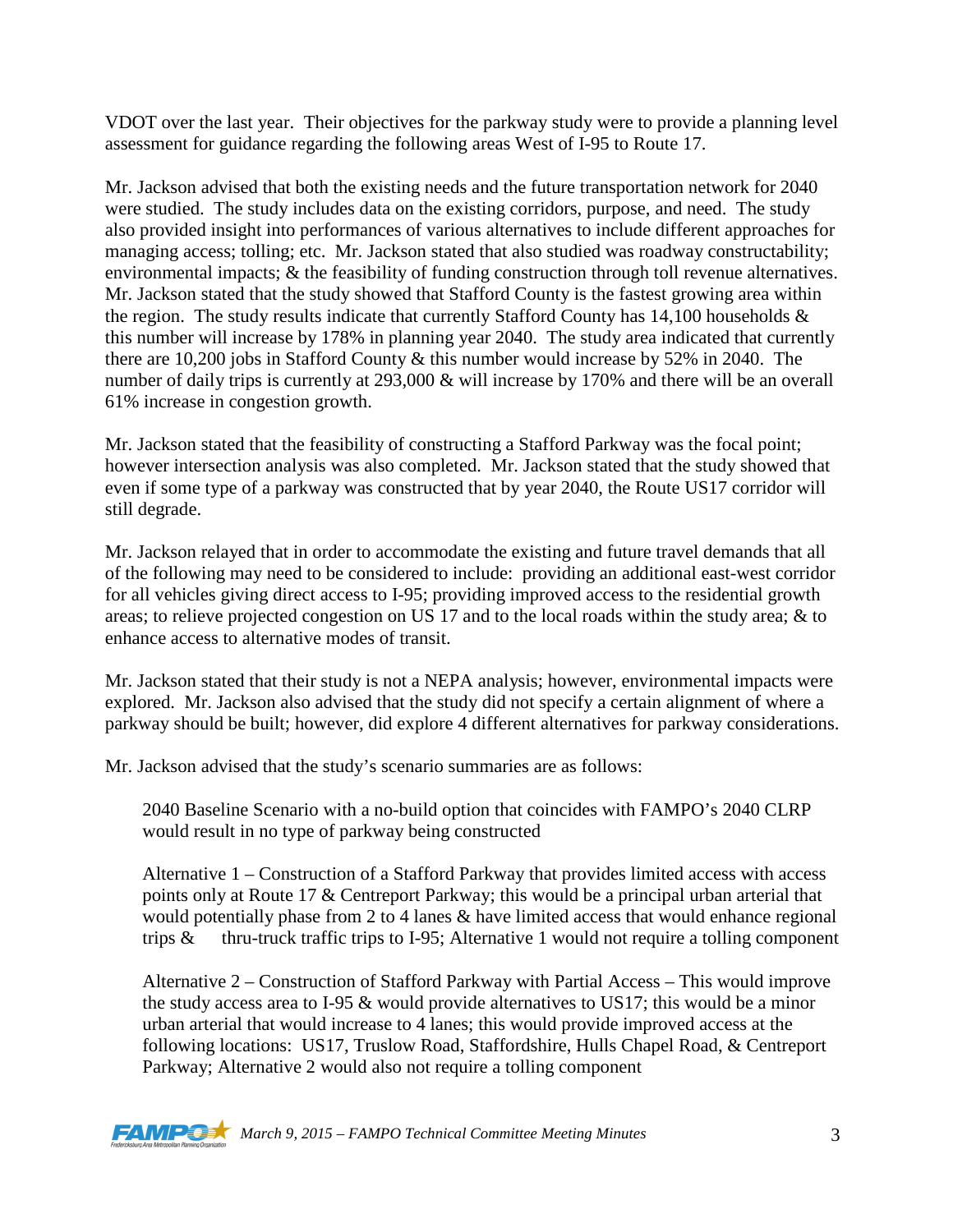Alternative 3 – Construction of Stafford Parkway with Limited Access & Toll funding components; Mr. Jackson advised that Alternative 3 is similar in design and accessibility to Alternative 2 but this scenario includes tolling as a possible revenue source

In summary, Mr. Jackson stated that the draft alternative analysis findings are as follows:

Each alternative will reduce parallel facility delays including US 17; however, the travel growth through 2040 study area will still exceed the system's capacity – with or without construction of a Stafford Parkway

Mr. Jackson stated that Alternative 2 would divert the most local traffic therefore reducing the greatest extent of the congestion on arterials & collector/local roads. Mr. Jackson stated that Alternative 2 would also be the most expensive option to consider. Alternative 3 diverts the least amount of traffic and the proposed tolling rates reduce the daily vehicular mileage by 1/3 when compared to Alternative 1

Mr. Jackson relayed that draft alternative comparisons showed the following data:

Alternative  $1$  – lowest environmental impact  $\&$  has a middle level of benefit on congestion & accessibility; Alternative 2 – has the highest congestion & accessibility benefits & is the best alternative in coordination with the county's planned land use model;  $\&$  Alternative  $3 -$  is the least expensive but also has the least amount of congestion relief & accessibility benefits.

### **b.) House Bill 2/1887 Update** – Andy Waple

Mr. Waple advised the 1887 Bill was passed in the House. Mr. Waple stated that the presentation included in today's agenda packet is the most recent one presented at the Stakeholder's meeting held a few weeks ago.

Mr. Waple stated that the Policy Committee had a lot of questions and comments from its March meeting and all of these concerns were addressed at the Stakeholder's meeting by either himself, Mr. Kelly or Mr. Withers.

Mr. Waple stated that there still are no federal re-authorizations, no new taxes, no dollar amounts allocated, etc. so there still remain a lot of unknowns for the region. Mr. Waple stated that there will basically be 4 funding allocation proposals; 2 for urban & 2 for rural.

Mr. Waple did advise that the Technical Committee needs to be more involved with the 2040 VTrans Multimodal Transportation Plan. Mr. Waple stated that previously this plan has historically been just a policy document. However, the Technical Committee needs to now be involved with VTrans at the onset as both a region's transportation plan and the VTrans will be meshed and connected so the MPO's need to stay involved to ensure that the MPO is not overlooked or excluded from the plans.

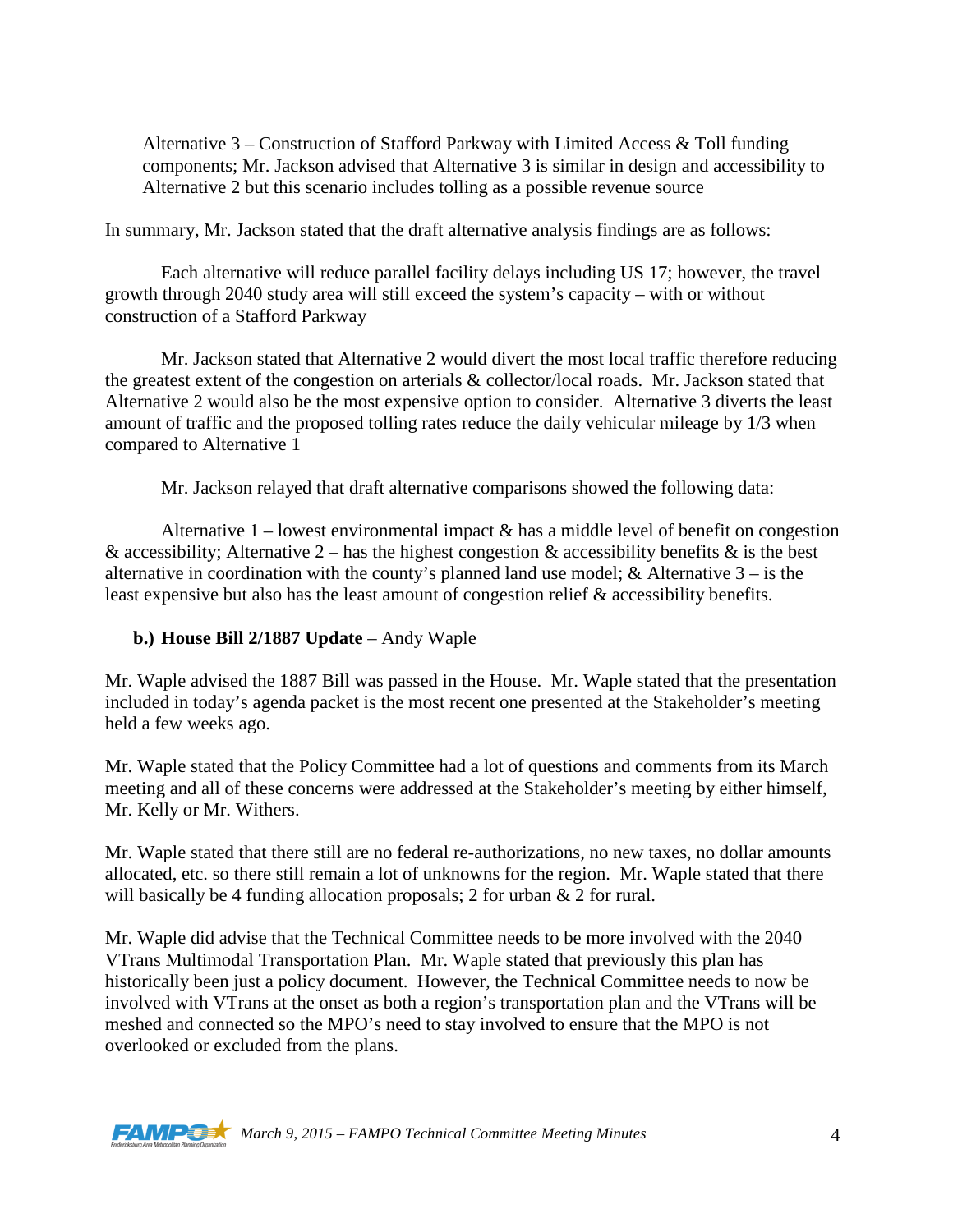Mr. Arabia advised that on March  $16<sup>th</sup>$  in Richmond there will be a multi-modal transportation meeting whereby a draft version will be presented on the VTrans visionary plan and everyone is welcome to participate. Mr. Arabia stated that he will forward the meeting time and location to FAMPO staff so that it can be disbursed to all of the FAMPO committees.

# **c.) FY2016-2021 CMAQ/RSTP Funding Allocations** – Andy Waple

Mr. Waple advised that a spreadsheet is included in today's agenda packet. Mr. Waple stated that to date, there are still no final CMAQ/RSTP funding allocations available so each project, funding available, completion years, etc. are listed but are currently using the old figures. The report will be updated with the new funding formulas once these become available.

# **d.) New Approaches to Solving Transportation Problems Workshop –** Andy Waple

Mr. Waple advised that per request from the March Policy Committee meeting, that staff was asked to set-up a four-hour educational workshop. Mr. Waple relayed that staff has met with VDOT who also help to facilitate the event. The meeting will be held sometime in April. The meeting/workshop will be broken down into a 2-hour segment on 2 different nights.

Mr. Waple stated that the first session will be educationally-based and will take a hypothetical project from its visionary stage to the final construction phase of completion. Mr. Waple stated that all funding resources, new funding opportunities, new approaches, etc. will all be discussed to reflect how a project gets into the FAMPO Tip and how it moves towards becoming completed.

Mr. Waple advised that the second 2-hour session will focus on a transportation "brainstorming" project wish list meeting. This will allow for discussion of adding new projects into the regional plan, how to utilize taxing authorities, TFA loans, etc. to get a project funded. Mr. Waple stated that this is actually a good time to undergo this type of exercise as the regional transportation plan update begins in July. Mr. Waple relayed that once the meeting dates  $\&$  times are set that this information will be forwarded to everyone in attendance.

# **STAFF REPORT**

Mr. Waple advised that if everyone is not aware, that this will be his last Technical Committee meeting at FAMPO as he will be re-locating back to Pittsburgh. Mr. Waple stated that he has enjoyed working with everyone here and he appreciates the friendships he has made since being here.

Mr. Robinson stated that during the interim process that he will be filling in as needed. The same committee, comprised of Mr. Kelly, Mr. McLaughlin, & Mr. Milde, who were the interview process team when Mr. Waple was hired, will again be serving in the same applicant review process this time as well.